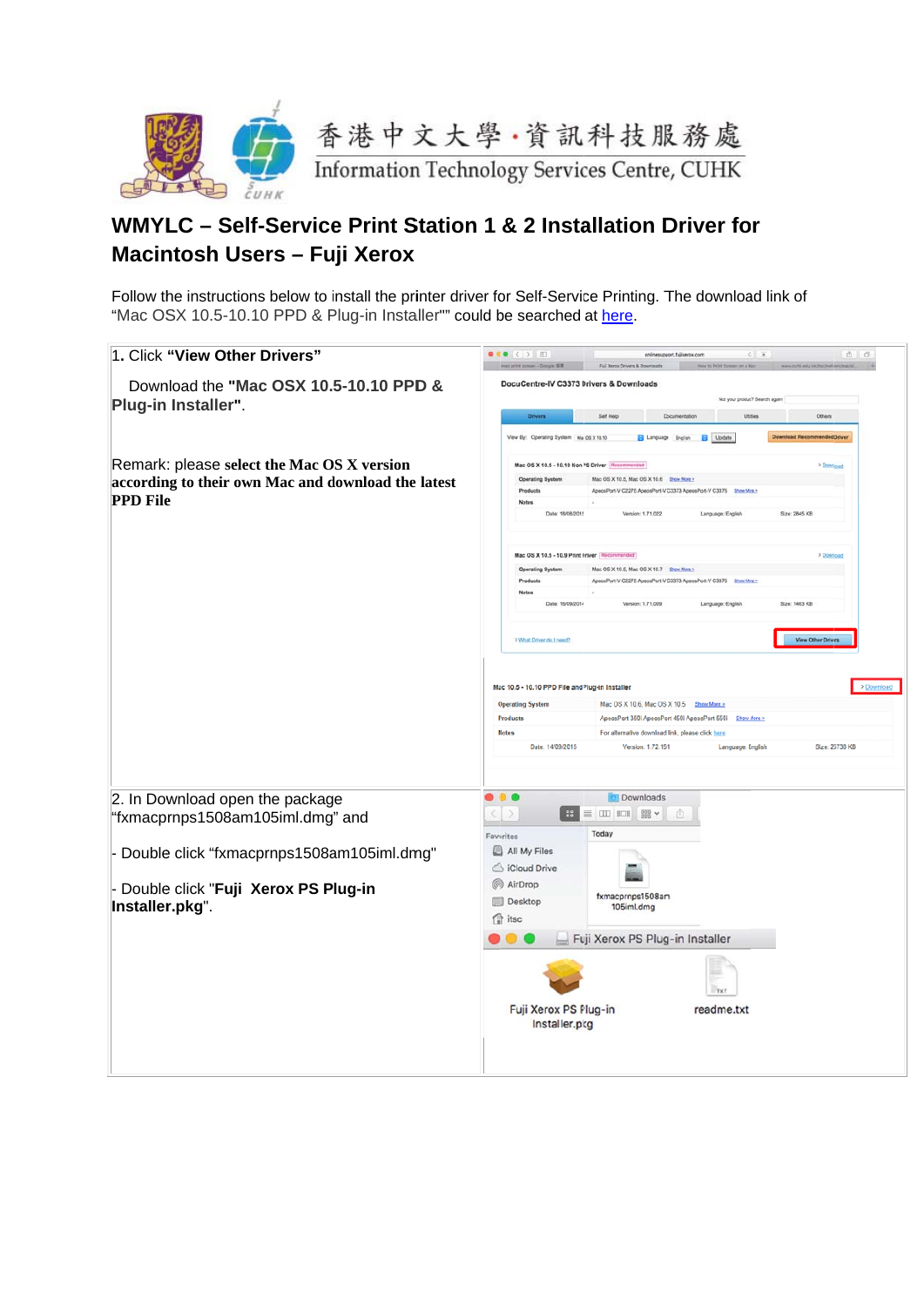| 3.<br>Click "Continue"                                                                      |                                                                                                                                                                                                                                                                                                                                                                                                                                                                                                                                                                                                                                                                                                                                                                                                                                                                              |
|---------------------------------------------------------------------------------------------|------------------------------------------------------------------------------------------------------------------------------------------------------------------------------------------------------------------------------------------------------------------------------------------------------------------------------------------------------------------------------------------------------------------------------------------------------------------------------------------------------------------------------------------------------------------------------------------------------------------------------------------------------------------------------------------------------------------------------------------------------------------------------------------------------------------------------------------------------------------------------|
| Read the software license agreement, click<br> 4.<br>"Continue" to proceed.                 | Install Fuji Xerox PS Plug-in<br>To continue installing the software you must agree to the terms of<br>the software license agreement.<br>· Inti<br>Click Agree to continue or click Disagree to cancel the installation and<br>quit the Installer.<br>Lic<br>$\bullet$                                                                                                                                                                                                                                                                                                                                                                                                                                                                                                                                                                                                      |
| Click "Agree" if you accept the license agreement<br>and "Install".                         | De<br>ln s<br>٠<br>Read License<br>Disagree<br>Agree<br>1 <sub>01</sub><br>٠<br>and nonexclusive license to use the Software on a<br>Summary<br>Customers computer in Japan to use the equipment<br>distributed by Fuji Xerox, its subsidiaries, distributors or<br>resellers.<br>3. Customer shall follow the instructions and/or restrictions<br>specified by Fuji Xerox with respect to this download<br>service.<br>4. Customer shall not modify, translate, reverse engineer,<br>decompile or disassemble the Software.<br>decomple or disassement of the own ware.<br>S. Customer shall not copy, distribute, assign, rent or<br>sublicense the Software to any third party.<br>6. Customer shall use the Software with equipment and<br>software program designated<br>kind, express or implied, including but not limited to<br>Print<br>Continue<br>Save<br>Go Back |
| 5. Click "Install" to proceed the installation. The<br>installation may take a few minutes. | $\bullet$ $\bullet$ $\circ$<br>Install Fuji Xerox PS Plug-in<br>Standard Install on "mac"<br>This will take 77.9 MB of space on your computer.<br>· Introduction<br>Click Install to perform a standard installation of this software<br><b>Communication</b><br>for all users of this computer. All users of this computer will be<br><b>Destination Select</b><br>able to use this software.<br><b>•</b> Installation Type<br>· Installation<br>Summary<br>Go Back<br>Install                                                                                                                                                                                                                                                                                                                                                                                              |
| 6. Input your computer Password for installation.                                           |                                                                                                                                                                                                                                                                                                                                                                                                                                                                                                                                                                                                                                                                                                                                                                                                                                                                              |
| <b>Click "Install Software"</b>                                                             | Installer is trying to install new software. Type<br>your password to allow this.<br>Your_computer_adminID<br>Username:<br>Password:<br><br><b>Install Software</b><br>Cancel                                                                                                                                                                                                                                                                                                                                                                                                                                                                                                                                                                                                                                                                                                |
| 7. Click "Close" to leave the installer.                                                    | Install Fuji Xerox PS Plug-in<br>$\bullet$ $\bullet$ $\circ$<br>The installation was completed successfully.<br>Introduction<br>$\sim$<br>License<br>$\sim$<br><b>Destination Salect</b><br>Installation Type<br>$\circ$<br>Installation<br>The installation was successful.<br>Summary<br>The software was installed.<br>Go Back<br><b>Close</b>                                                                                                                                                                                                                                                                                                                                                                                                                                                                                                                            |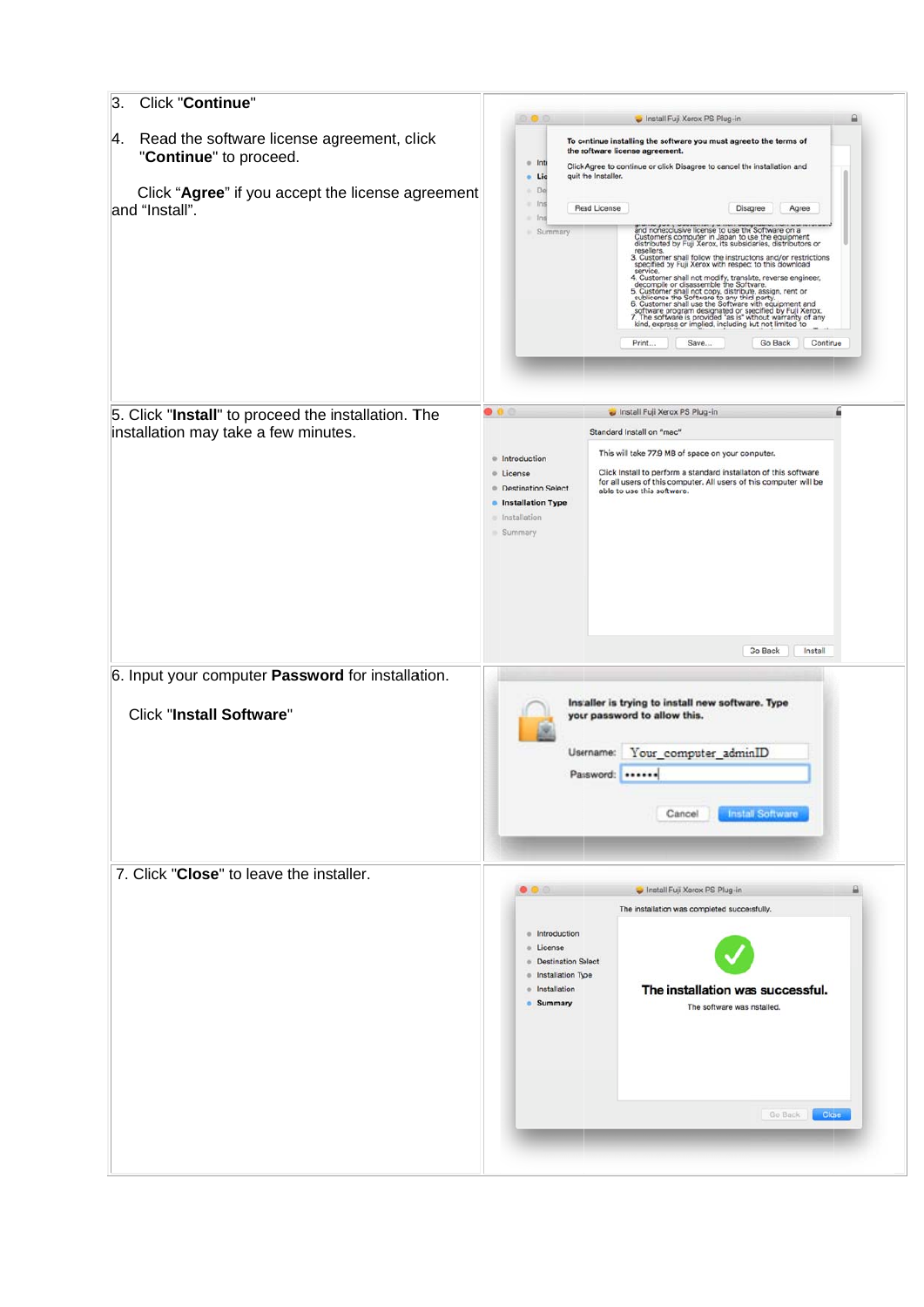| 8. Follow the steps here to finalize the installation.<br>You may connect to the Internet and CUHK VPN<br>to finalize the installation.)        | Safari File Edit View History Bookmarks<br>Window<br>Help<br><b>Noout This Mac</b><br>Software Update<br>App Store<br><b>System Preferences</b><br>Fuji Xerox Drivers & Downloads                                                                                                                                                                                                                                                                                                                                                                          |
|-------------------------------------------------------------------------------------------------------------------------------------------------|------------------------------------------------------------------------------------------------------------------------------------------------------------------------------------------------------------------------------------------------------------------------------------------------------------------------------------------------------------------------------------------------------------------------------------------------------------------------------------------------------------------------------------------------------------|
| Click the "Apple Icon" on the upper left corner.                                                                                                | Dock<br>pport.fujixerox.com/processDriverForm.do?stry_code=HK⟨_code=en&d_la<br>Recent Items<br>ITSC: Self-Service Printing<br>Force Quit Safari てき其り                                                                                                                                                                                                                                                                                                                                                                                                       |
| Select "System Preferences"                                                                                                                     | /itsc/network/ssp/pichiu/instalt/mac.html<br>Apple Yahoo! Google Maps YouTube, Whipedia<br>News (194) 7<br>Popula<br>Sleep<br>Restart<br>۰<br>o<br>в<br>Shut Down<br>0004<br>Log Out resnet                                                                                                                                                                                                                                                                                                                                                                |
| 9. Click "Printers & Scanners".                                                                                                                 | $\bullet \bullet \circ \circ$ : $\rightarrow$ $\mathbb{H}$<br>Q Search<br>System Preferences<br>Ŧ<br>Nx<br>ita t<br>General<br>Notifications<br>Dick<br>Desktop &<br>Mission<br>Security<br>Spotlight<br>Language<br>& Privacy<br>Screen Saver<br>Control<br>& Region<br>(6)<br>V<br>$\omega$<br>X(1)<br>CDs & DVDs<br>Mouse<br>Trackpad<br>Printers &<br>Displays<br>Enirgy<br>Keyboard<br>Sound<br>Saver<br><b>Scanners</b><br>$^{\circ}$<br>$\ast$<br>5.<br>◈<br><b>iCloud</b><br>Internet<br>Extersions<br>Network<br>Bluetooth<br>Sharing<br>Accounts |
|                                                                                                                                                 | 11<br>G.<br>Users &<br>Parental<br>App Store<br>Dictation<br>Date & Time<br>Startup<br>Time<br>Accessibility<br>Groups<br>Controls<br>& Speech<br>Disk<br>Machine<br>F<br>Flash Playe                                                                                                                                                                                                                                                                                                                                                                      |
| 10. Click "+" and "Options & Supplies"                                                                                                          | 皿<br>$\bullet$ $\bullet$ $\circ$ $\circ$<br>Q. Search<br>œ.<br>Printers & Scanners<br>Printers<br>ssp1-wmylc.itsc.cuhk.edu.hk<br>ssp1-wmylc.itsc.cuhk<br>· Idle<br>Open Print Queue.<br>Options & Supplies.<br>Location<br>Kind: FX DocuCentre-IV C3373 v3018.103 PS<br>Status: Idle<br>Share this printer on the network<br>Sharing Preferences<br>$+$ -<br>Default printer: Last Printer Used<br>$\left( 2\right)$<br>Ð<br>Default paper size: A4                                                                                                        |
| 11. Click "IP"<br>Input the following information:<br><b>Address</b><br>(For setup of WMYLC Self-Print Station1)<br>ssp1-wmylc.itsc.cuhk.edu.hk | 0.0.0<br>Add<br><b>Bearch</b><br>Default:<br><b>Sinnels</b><br><b>STAR</b><br>1-Microsoft                                                                                                                                                                                                                                                                                                                                                                                                                                                                  |
| (For setup of WMYLC Self-Print Station2)<br>ssp2-wmylc.itsc.cuhk.edu.hk                                                                         | Address: ssp2-wmylc.itsc.cuhk.edu.hk<br>Valid and complete host name or address.<br>Internet Printing Protocol - IPP<br>Protocol:<br>٥<br>Queue:                                                                                                                                                                                                                                                                                                                                                                                                           |
| Protocol<br>Internet Printing Protocol - IPP<br><b>Name</b>                                                                                     | ssp2-wmylc.itsc.cuhk.edu.hk<br>Name:<br>Location:                                                                                                                                                                                                                                                                                                                                                                                                                                                                                                          |
| (For WMYLC Self-Print Station1)<br>ssps1-wmylc.itsc.cuhk.edu.hk                                                                                 | ٥<br>Select Software<br>Use:<br>Add                                                                                                                                                                                                                                                                                                                                                                                                                                                                                                                        |
| (For WMYLC Self-Print Station2)<br>ssps2-wmylc.itsc.cuhk.edu.hk<br><b>Use</b><br><b>Select Software </b>                                        |                                                                                                                                                                                                                                                                                                                                                                                                                                                                                                                                                            |